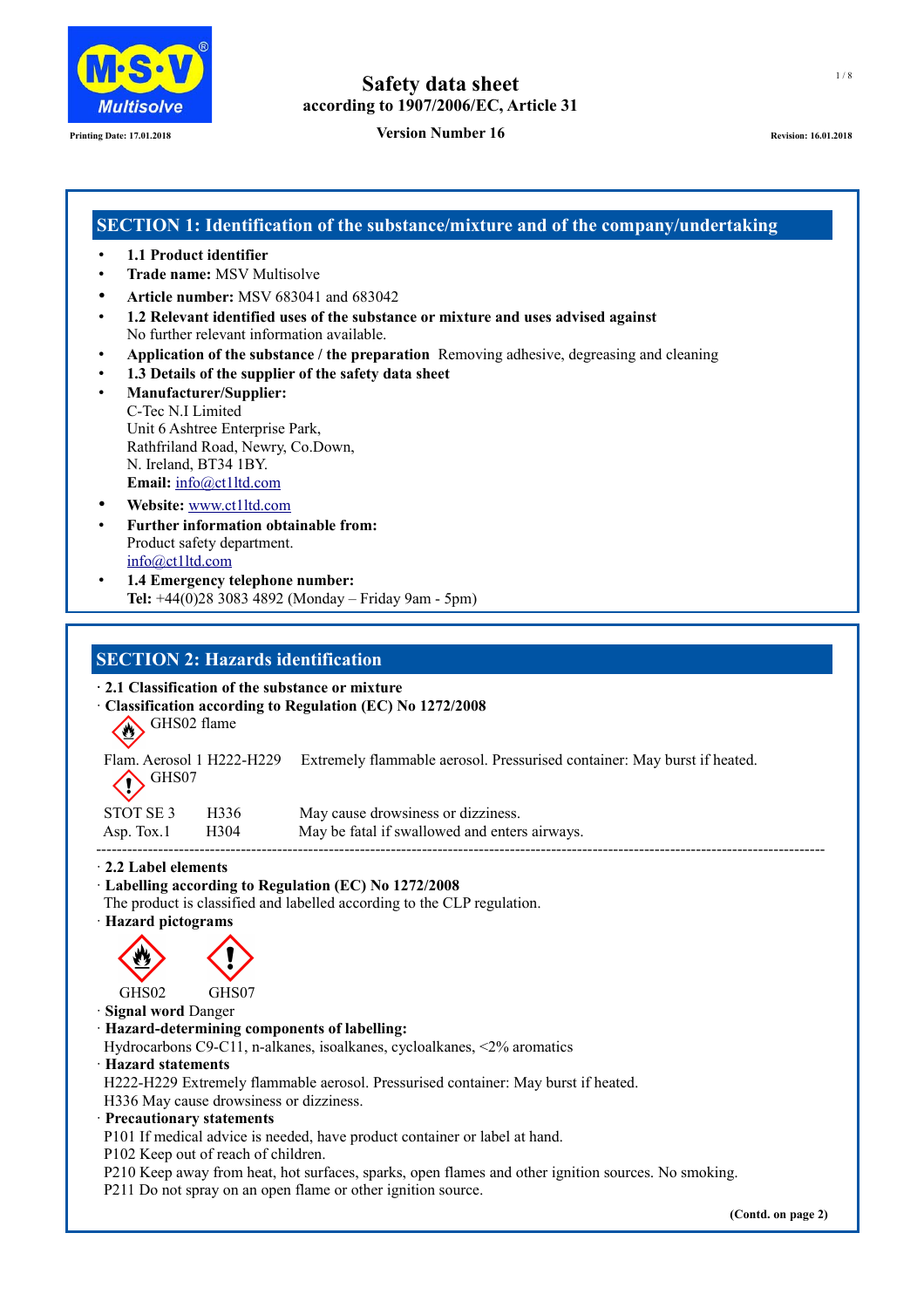

**Printing Date: 17.01.2018 Revision: 16.01.2018 Revision: 16.01.2018 Revision: 16.01.2018 Revision: 16.01.2018** 

**(Contd. of page 1)**

## **MSV Multisolve**

P251 Do not pierce or burn, even after use.

P261 Avoid breathing vapours or spray.

P271 Use only outdoors or in a well-ventilated area.

P280 Wear protective gloves.

P312 Call a POISON CENTER/doctor if you feel unwell.

P410+P412 Protect from sunlight. Do not expose to temperatures exceeding 50 °C.

P501 Dispose of contents/container to hazardous or special waste collection point.

## · **Additional information:**

EUH066 Repeated exposure may cause skin dryness or cracking.

Buildup of explosive mixtures possible without sufficient ventilation.

· **2.3 Other hazards**

## · **Results of PBT and vPvB assessment**

- · **PBT:** Not applicable.
- **· vPvB:** Not applicable.

# **SECTION 3: Composition/information on ingredients**

- **· 3.2 Mixtures**
- · **Description:** Mixture of substances listed below with nonhazardous additions.

| · Dangerous components:                                                     |                                                                                   |             |
|-----------------------------------------------------------------------------|-----------------------------------------------------------------------------------|-------------|
| EC number: 919-857-5<br>Reg.nr.: 01-2119463258-                             | Hydrocarbons C9-C11, n-alkanes, isoalkanes, cycloalkanes, $\langle 2\%$ aromatics |             |
| $33 - x$ $xx$                                                               | Elam. Liq. 3, H226; Asp. Tox. 1, H304; $\Diamond$ STOT SE 3, H336                 |             |
| $CAS: 75-28-5$<br>EINECS: 200-857-2                                         | isobutane                                                                         | $20 - 25%$  |
| Reg.nr.: 01-2119485395-<br>$27 -$ xxxx                                      | $\circledast$ Flam. Gas 1, H220; $\circledast$ Press. Gas C, H280                 |             |
| CAS: 74-98-6<br>EINECS: 200-827-9<br>Reg.nr.: 01-2119486944-<br>$21 -$ xxxx | propane                                                                           | $10 - 20\%$ |
|                                                                             | $\circledast$ Flam. Gas 1, H220; $\circledast$ Press. Gas C, H280                 |             |
| $CAS: 106-97-8$<br>EINECS: 203-448-7                                        | butane                                                                            | $2.5 - 5\%$ |
| Reg.nr.: 01-2119474691-<br>$32  xxxxx$                                      | $\circledcirc$ Flam. Gas 1, H220; $\circledcirc$ Press. Gas C, H280               |             |
| Regulation (EC) No 648/2004 on detergents / Labelling for contents          |                                                                                   |             |
| aliphatic hydrocarbons                                                      |                                                                                   | $\geq 30\%$ |

**· Additional information: For the wording of the listed hazard phrases refer to section 16.**

# **SECTION 4: First aid measures**

- **· 4.1 Description of first aid measures**
- · **After inhalation:**

Supply fresh air; consult doctor in case of complaints.

Take affected persons into fresh air and keep quiet.

· **After skin contact:**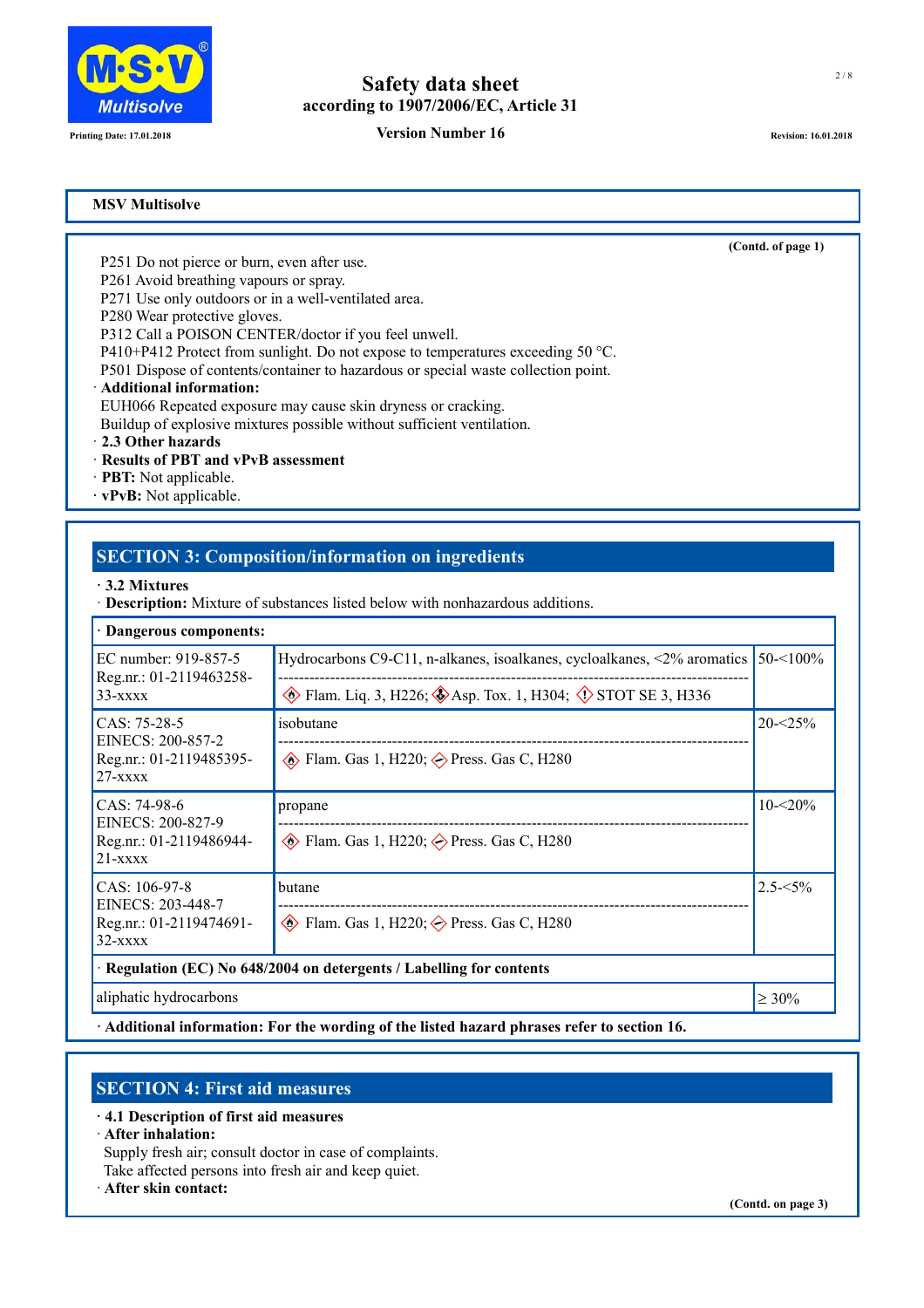

**Printing Date: 17.01.2018 Revision: 16.01.2018 Revision: 16.01.2018 Revision: 16.01.2018 Revision: 16.01.2018** 

## **MSV Multisolve**

**(Contd. of page 2)**

 Immediately wash with water and soap and rinse thoroughly. Immediately remove any clothing soiled by the product.

- · **After eye contact:**
- Rinse opened eye for several minutes under running water. If symptoms persist, consult a doctor.
- · **After swallowing:** Do not induce vomiting; call for medical help immediately.
- · **4.2 Most important symptoms and effects, both acute and delayed** No further relevant information available.
- · **4.3 Indication of any immediate medical attention and special treatment needed**
- No further relevant information available.

# **SECTION 5: Firefighting measures**

- **· 5.1 Extinguishing media**
- · **Suitable extinguishing agents:** Foam

Fire-extinguishing powder Carbon dioxide

- 
- · **For safety reasons unsuitable extinguishing agents:** Water with full jet
- · **5.2 Special hazards arising from the substance or mixture**

Can form explosive gas-air mixtures.

- Formation of toxic gases is possible during heating or in case of fire.
- · **5.3 Advice for firefighters**
- · **Protective equipment:** Wear self-contained respiratory protective device.
- · **Additional information**
- Cool endangered receptacles with water spray.

Dispose of fire debris and contaminated fire fighting water in accordance with official regulations.

# **SECTION 6: Accidental release measures**

- **· 6.1 Personal precautions, protective equipment and emergency procedures** Wear protective equipment. Keep unprotected persons away. Ensure adequate ventilation Keep away from ignition sources.
- **· 6.2 Environmental precautions:** No special measures required. Do not allow to enter sewers/ surface or ground water.
- · **6.3 Methods and material for containment and cleaning up:** Absorb with liquid-binding material (sand, diatomite, acid binders, universal binders, sawdust). Ensure adequate ventilation.
- · **6.4 Reference to other sections** See Section 13 for disposal information.

# **SECTION 7: Handling and storage**

- · **7.1 Precautions for safe handling** Ensure good ventilation/exhaustion at the workplace. Avoid contact with skin and eyes.
- · **Information about fire and explosion protection:** Keep ignition sources away - Do not smoke.

Pressurised container: protect from sunlight and do not expose to temperatures exceeding 50 °C, i.e. electric lights. Do not pierce or burn, even after use.

**(Contd. on page 4)**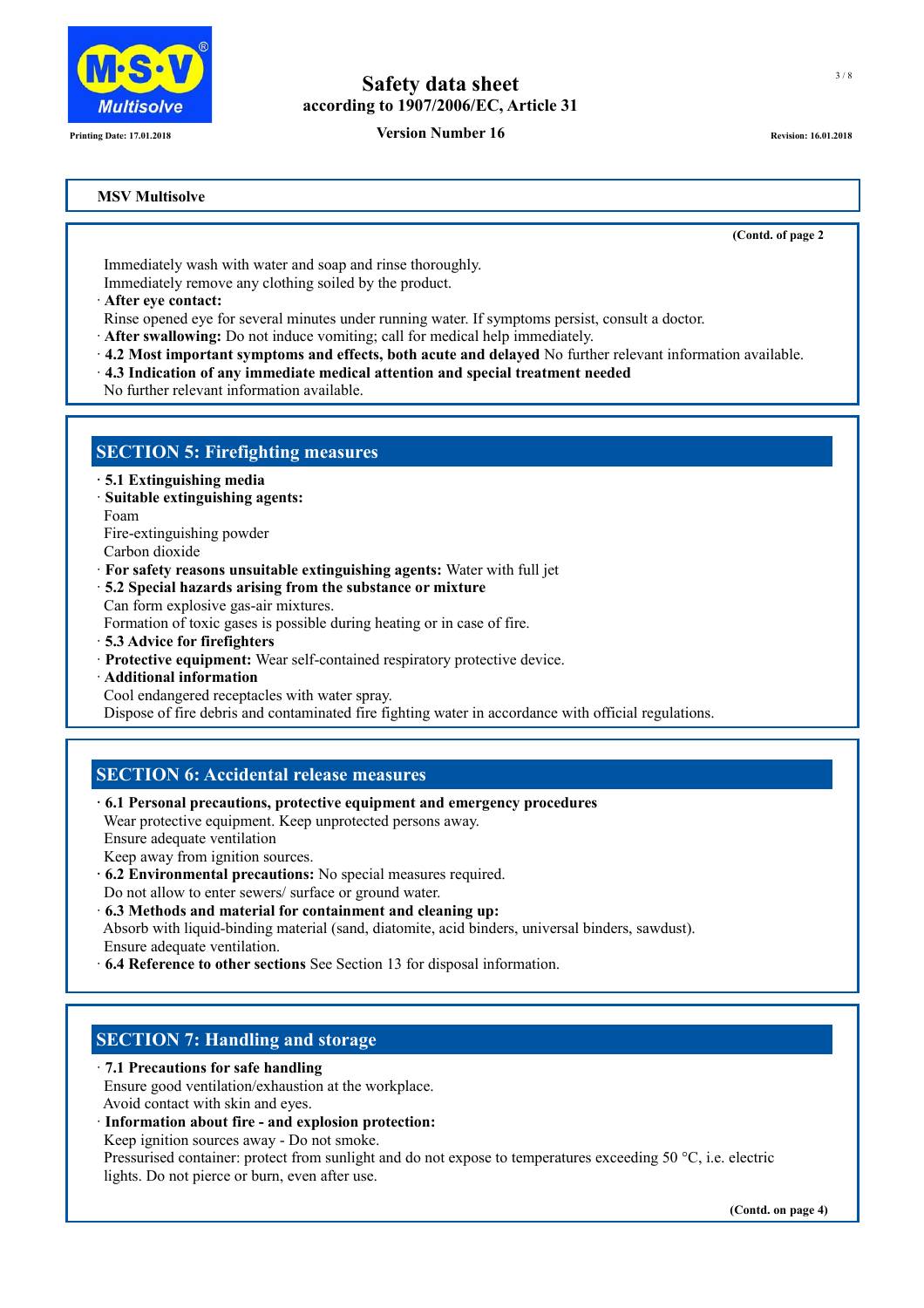

**Printing Date: 17.01.2018 Revision: 16.01.2018 Revision: 16.01.2018 Revision: 16.01.2018 Revision: 16.01.2018** 

**(Contd. of page 3)**

## **MSV Multisolve**

· **7.2 Conditions for safe storage, including any incompatibilities**

· **Storage:**

· **Requirements to be met by storerooms and receptacles:**

Observe official regulations on storing packagings with pressurised containers.

· **Information about storage in one common storage facility:** Not required.

· **Further information about storage conditions:** Protect from heat and direct sunlight.

**· 7.3 Specific end use(s)** No further relevant information available.

# **SECTION 8: Exposure controls/personal protection**

· **Additional information about design of technical facilities:** No further data; see item 7.

· **8.1 Control parameters**

## **· Ingredients with limit values that require monitoring at the workplace:**

# **106-97-8 butane**

| WEL | Short-term value: $1810 \text{ mg/m}^3$ , 750 ppm                                                      |
|-----|--------------------------------------------------------------------------------------------------------|
|     | Long-term value: $1450 \text{ mg/m}^3$ , 600 ppm<br>$\vert$ Carc (if more than 0.1% of buta-1.3-diene) |
|     |                                                                                                        |

**· Additional information:** The lists valid during the making were used as basis.

- · **8.2 Exposure controls**
- · **Personal protective equipment:**
- · **General protective and hygienic measures:**
- Keep away from foodstuffs, beverages and feed.

Immediately remove all soiled and contaminated clothing

Wash hands before breaks and at the end of work.

- Do not inhale gases / fumes / aerosols.
- Avoid contact with the eyes and skin.
- · **Respiratory protection:** Not necessary if room is well-ventilated.
- · **Recommended filter device for short term use:** Filter AX
- · **Protection of hands:**
- The glove material has to be impermeable and resistant to the product/ the substance/ the preparation.
- **· Material of gloves**

Nitrile rubber, NBR

- Recommended thickness of the material:  $\geq 0.7$  mm
- · **Penetration time of glove material**
- $\geq$  240 min

The exact break through time has to be found out by the manufacturer of the protective gloves and has to be observed.

· **Eye protection:**



Tightly sealed goggles

· **Body protection:** Protective work clothing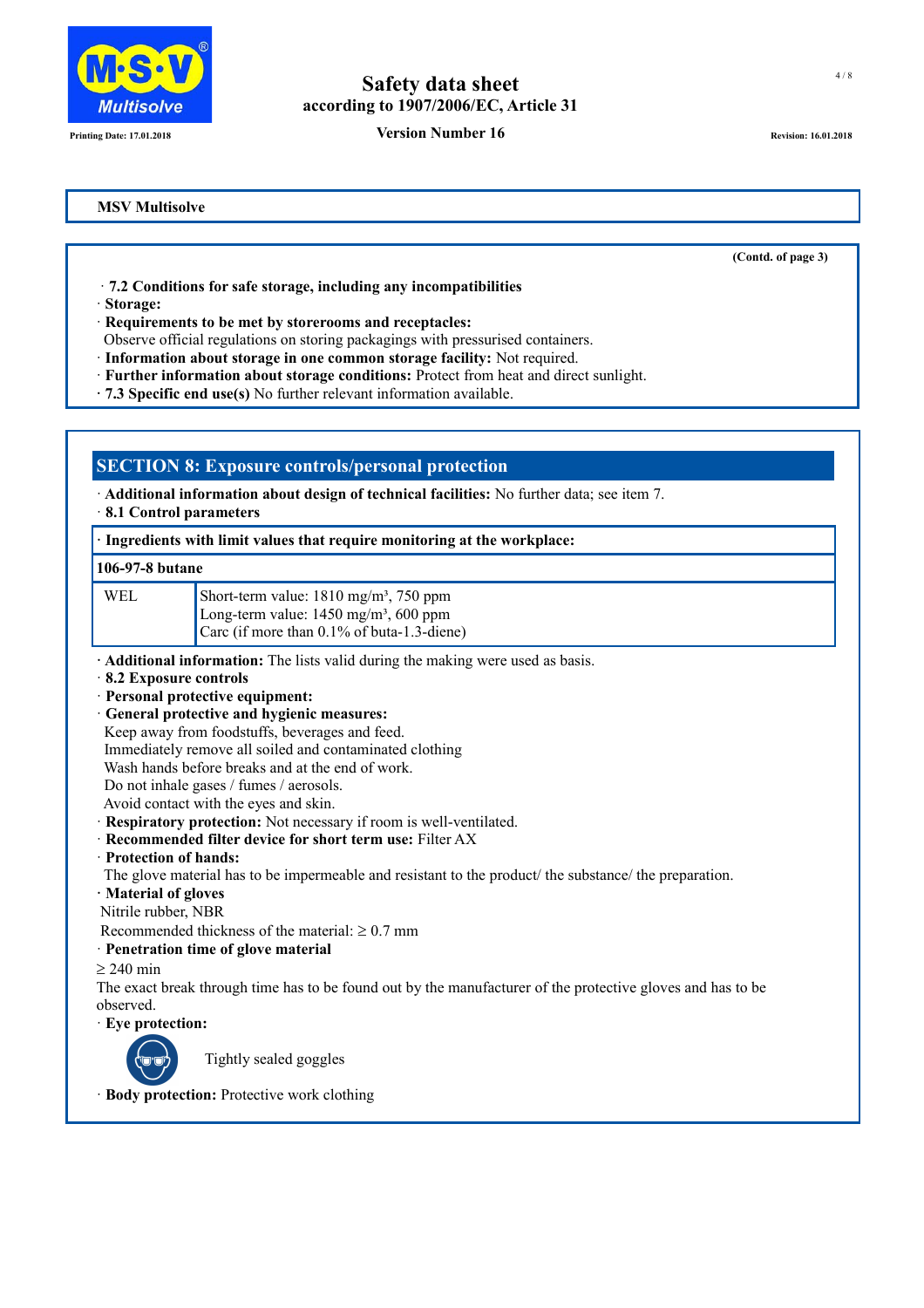

**Printing Date: 17.01.2018 Version Number 16 Revision: 16.01.2018 Revision: 16.01.2018** 

## **MSV Multisolve**

# **SECTION 9: Physical and chemical properties**

| <b>General Information</b>                                                                        | · 9.1 Information on basic physical and chemical properties                                    |  |
|---------------------------------------------------------------------------------------------------|------------------------------------------------------------------------------------------------|--|
| · Appearance:                                                                                     |                                                                                                |  |
| Form:                                                                                             | Aerosol                                                                                        |  |
| Colour:                                                                                           | Colourless                                                                                     |  |
| Odour:                                                                                            | Solvent-like                                                                                   |  |
| Change in condition<br><b>Melting point/Melting range:</b><br><b>Boiling point/Boiling range:</b> | Undetermined.<br>Not applicable, as aerosol.                                                   |  |
| <b>Flash point:</b>                                                                               | Not applicable, as aerosol.                                                                    |  |
| <b>Ignition temperature:</b>                                                                      | $>200$ °C                                                                                      |  |
| <b>Explosive properties::</b>                                                                     | Product is not explosive. However, formation of explosive air/vapour<br>mixtures are possible. |  |
| Density at 20 °C:                                                                                 | $0.65991$ g/cm <sup>3</sup>                                                                    |  |
| Solubility in / Miscibility with<br>water:                                                        | Not miscible or difficult to mix.                                                              |  |
| · Viscosity:<br>Dynamic:<br>Kinematic:<br><b>Organic solvents:</b><br>VOC (EC)                    | Not determined.<br>Not determined.<br>$100.0\%$<br>659.9 $g/l$                                 |  |
| Solids content:<br>· 9.2 Other information                                                        | $0.0\%$<br>No further relevant information available.                                          |  |

# **SECTION 10: Stability and reactivity**

**· 10.1 Reactivity** No further relevant information available.

- · **10.2 Chemical stability**
- · **Thermal decomposition / conditions to be avoided:** No decomposition if used according to specifications.
- · **10.3 Possibility of hazardous reactions** No dangerous reactions known.
- · **10.4 Conditions to avoid** No further relevant information available.
- · **10.5 Incompatible materials:** No further relevant information available.
- · **10.6 Hazardous decomposition products:**
- Aldehyde

Carbon monoxide and carbon dioxide

# **SECTION 11: Toxicological information**

- · **11.1 Information on toxicological effects**
- · **Acute toxicity:**
- **· LD/LC50 values relevant for classification:**

**(Contd. on page 6)**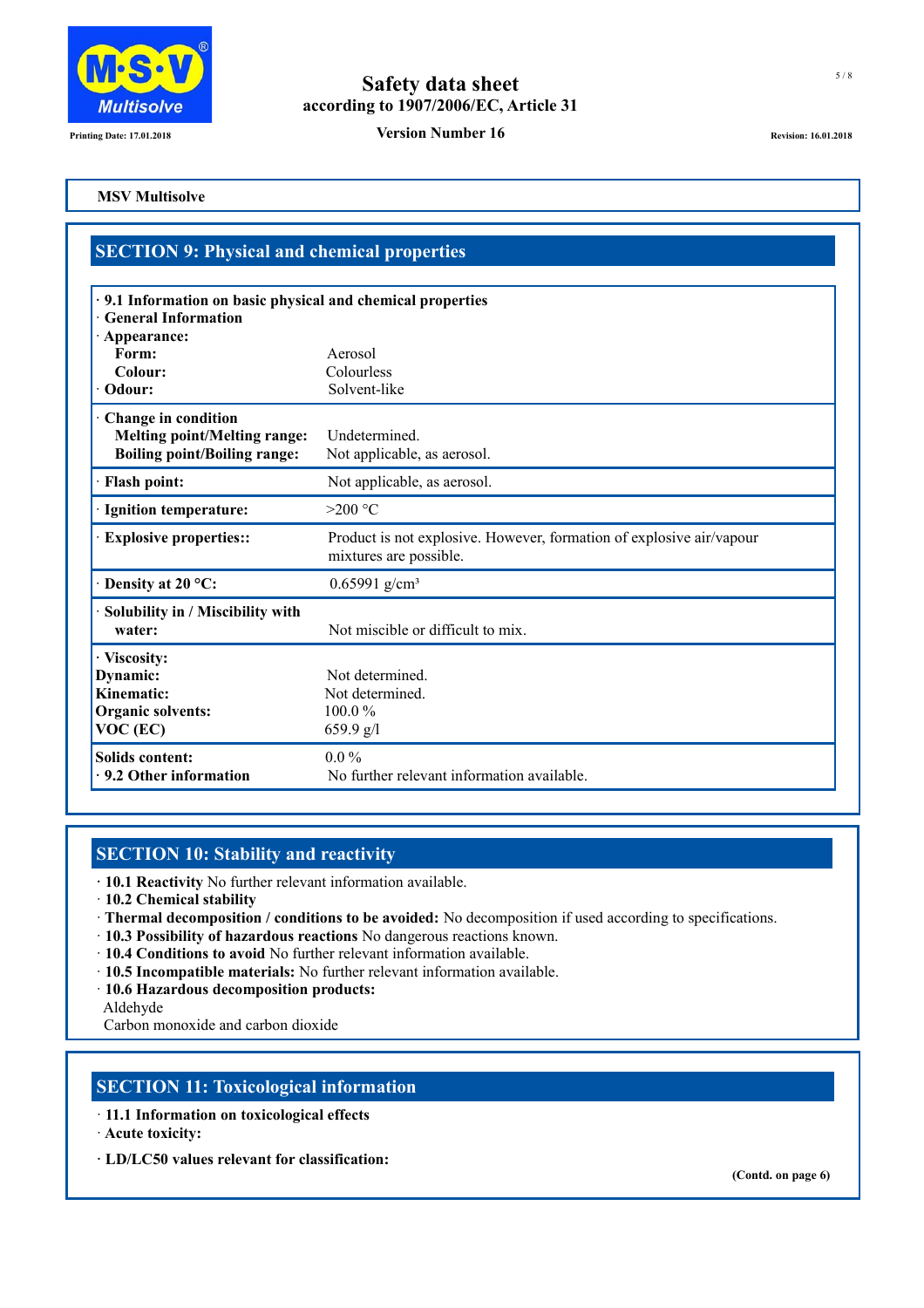

## **Printing Date: 17.01.2018 Revision: 16.01.2018 Revision: 16.01.2018 Revision: 16.01.2018 Revision: 16.01.2018**

## **MSV Multisolve**

|                            |                                       |                                                                                                       | (Contd. of page 5) |
|----------------------------|---------------------------------------|-------------------------------------------------------------------------------------------------------|--------------------|
|                            | <b>ATE</b> (Acute Toxicity Estimates) |                                                                                                       |                    |
| Inhalative                 | LC50/4 h                              | $25.8 \text{ mg/l (rat)}$                                                                             |                    |
| · Primary irritant effect: |                                       | · Skin corrosion/irritation Based on available data, the classification criteria are not met.         |                    |
|                            |                                       | · Serious eye damage/irritation Based on available data, the classification criteria are not met.     |                    |
|                            |                                       | · Respiratory or skin sensitisation Based on available data, the classification criteria are not met. |                    |
|                            |                                       | · CMR effects (carcinogenity, mutagenicity and toxicity for reproduction)                             |                    |

- **· Germ cell mutagenicity** Based on available data, the classification criteria are not met.
- **· Carcinogenicity** Based on available data, the classification criteria are not met.
- **· Reproductive toxicity** Based on available data, the classification criteria are not met.
- **· STOT-single exposure**

**May cause drowsiness or dizziness.**

- **· STOT-repeated exposure** Based on available data, the classification criteria are not met.
- **· Aspiration hazard**

May be fatal if swallowed and enters airways.

## **SECTION 12: Ecological information**

· **12.1 Toxicity**

- **· Aquatic toxicity:** No further relevant information available.
- **· 12.2 Persistence and degradability** No further relevant information available.
- · **12.3 Bioaccumulative potential** No further relevant information available.
- · **12.4 Mobility in soil** No further relevant information available.
- · **Additional ecological information:**

· **General notes:**

 Water hazard class 1 (German Regulation) (Self-assessment): slightly hazardous for water Do not allow product to reach ground water, water course or sewage system.

- · **12.5 Results of PBT and vPvB assessment**
- · **PBT:** Not applicable.
- · **vPvB:** Not applicable.
- · **12.6 Other adverse effects** No further relevant information available.

# **SECTION 13: Disposal considerations**

## · **13.1 Waste treatment methods**

· **Recommendation**

Must not be disposed together with household garbage. Do not allow product to reach sewage system.

| $\cdot$ European waste catalogue |                                                                                 |  |
|----------------------------------|---------------------------------------------------------------------------------|--|
| 16 05 04                         | gases in pressure containers (including halons) containing dangerous substances |  |
| 15 01 04<br>metallic packaging   |                                                                                 |  |
| · Uncleaned packaging:           |                                                                                 |  |

· **Recommendation:** Disposal must be made according to official regulations.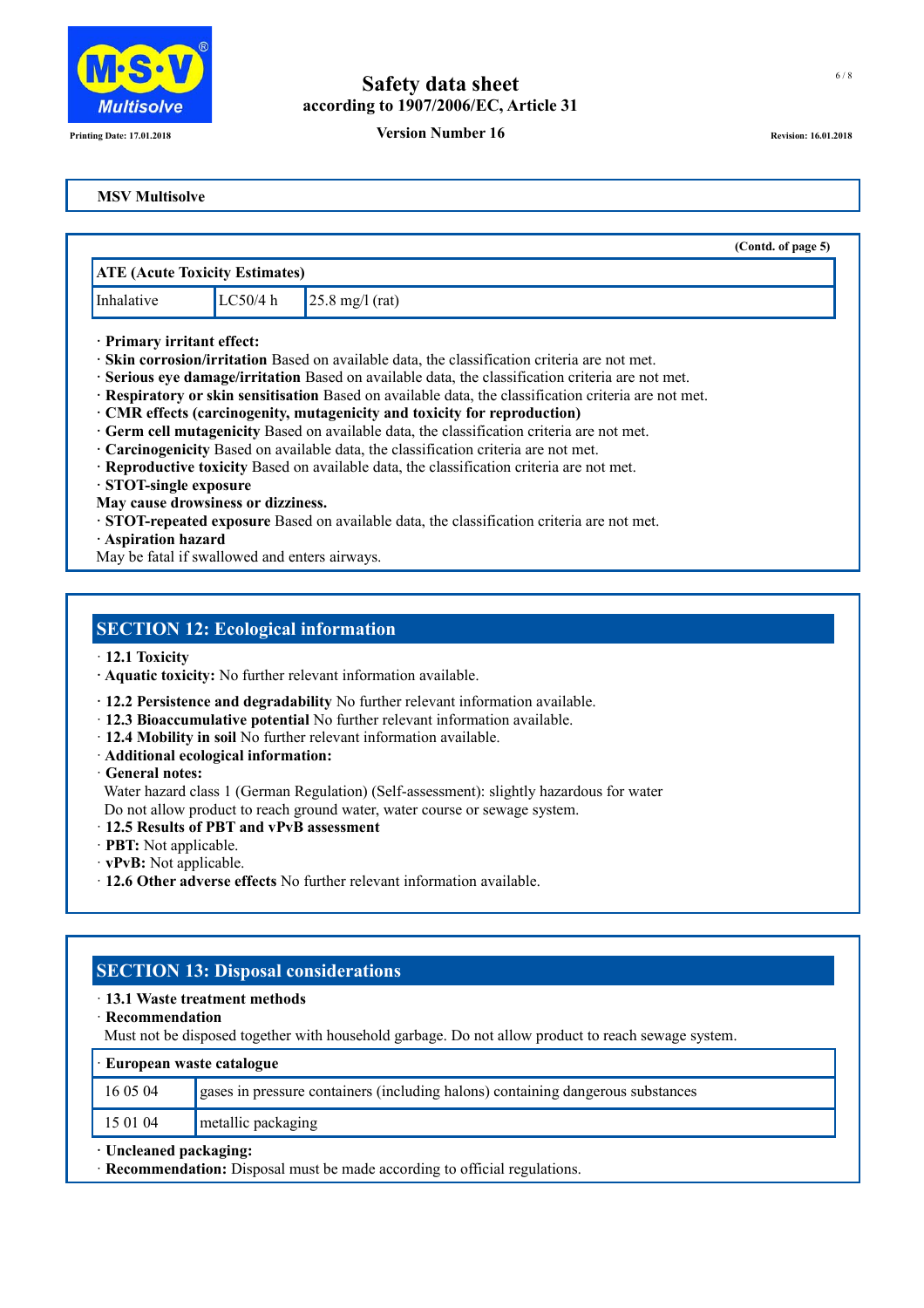

**Printing Date: 17.01.2018 Printing Date: 17.01.2018 Revision: 16.01.2018 Revision: 16.01.2018** 

## **MSV Multisolve**

# **SECTION 14: Transport information**

| · 14.1 UN-Number · ADR/RID/ADN, IMDG, IATA UN1950                                                                                                                          |                                                                                                                                                                                                                                                                                                                                                                                                                                                                                                                                                                                                                      |
|----------------------------------------------------------------------------------------------------------------------------------------------------------------------------|----------------------------------------------------------------------------------------------------------------------------------------------------------------------------------------------------------------------------------------------------------------------------------------------------------------------------------------------------------------------------------------------------------------------------------------------------------------------------------------------------------------------------------------------------------------------------------------------------------------------|
| · 14.2 UN proper shipping name<br>· ADR/RID/ADN<br>$\cdot$ IMDG<br>· IATA                                                                                                  | 1950 AEROSOLS<br><b>AEROSOLS</b><br>AEROSOLS, flammable                                                                                                                                                                                                                                                                                                                                                                                                                                                                                                                                                              |
| · 14.3 Transport hazard class(es)<br>· ADR/RID/ADN                                                                                                                         |                                                                                                                                                                                                                                                                                                                                                                                                                                                                                                                                                                                                                      |
| <b>Class</b><br>Label                                                                                                                                                      | 5F Gases<br>2<br>2.1                                                                                                                                                                                                                                                                                                                                                                                                                                                                                                                                                                                                 |
| · IMDG, IATA                                                                                                                                                               |                                                                                                                                                                                                                                                                                                                                                                                                                                                                                                                                                                                                                      |
| <b>Class</b><br>· Label                                                                                                                                                    | 2.1<br>2.1                                                                                                                                                                                                                                                                                                                                                                                                                                                                                                                                                                                                           |
| · 14.4 Packing group<br>· ADR/RID/ADN, IMDG, IATA                                                                                                                          | Void                                                                                                                                                                                                                                                                                                                                                                                                                                                                                                                                                                                                                 |
| · 14.5 Environmental hazards:<br>· Marine pollutant:                                                                                                                       | No                                                                                                                                                                                                                                                                                                                                                                                                                                                                                                                                                                                                                   |
| · 14.6 Special precautions for user<br>· Danger code (Kemler): -<br><b>EMS Number:</b><br><b>Stowage Code</b><br><b>Segregation Code</b>                                   | Warning: Gases.<br>$F-D,S-U$<br>SW1 Protected from sources of heat.<br>SW22 For AEROSOLS with a maximum capacity of 1<br>litre: Category A. For AEROSOLS with a capacity above<br>1 litre: Category B. For WASTE AEROSOLS: Category<br>C, Clear of living quarters.<br>SG69 For AEROSOLS with a maximum capacity of 1<br>litre: Segregation as for class 9. Stow "separated from"<br>class 1 except for division 1.4. For AEROSOLS with a<br>capacity above 1 litre: Segregation as for the appropriate<br>subdivision of class 2. For WASTE AEROSOLS:<br>Segregation as for the appropriate subdivision of class 2. |
| 14.7 Transport in bulk according to Annex II of<br>MARPOL73/78 and the IBC Code                                                                                            | Not applicable.                                                                                                                                                                                                                                                                                                                                                                                                                                                                                                                                                                                                      |
| · Transport/Additional information:<br>· ADR/RID/ADN<br>· Limited quantities (LQ)<br>$\cdot$ Excepted quantities (EQ)<br>· Transport category<br>· Tunnel restriction code | 1L<br>Code: E0<br>Not permitted as Excepted Quantity<br>2<br>$\mathbf D$                                                                                                                                                                                                                                                                                                                                                                                                                                                                                                                                             |